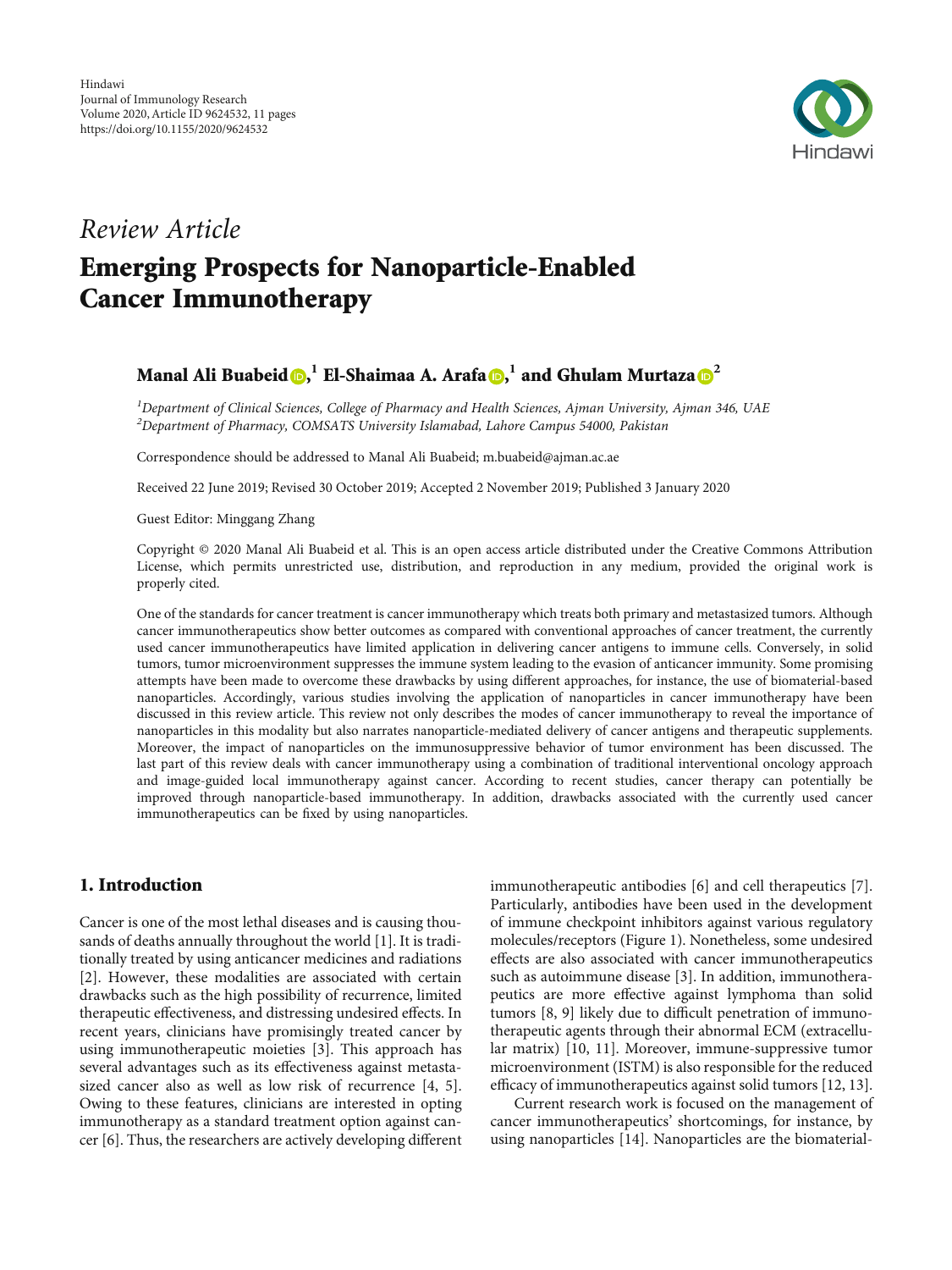<span id="page-1-0"></span>

FIGURE 1: Examples of immunotherapeutics (mainly monoclonal antibodies) approved by the FDA for cancer treatment.

based nanosized vehicles [[15, 16\]](#page-7-0) which are extensively used in delivering drug molecules in a controlled fashion as well as to the target site [\[17\]](#page-7-0).

Cancer treatment using immunotherapeutics depends on three important factors. The first factor deals with an effective transfer of cancer antigens to immune cells, particularly APCs (antigen-presenting cells), such as dendritic cells. The induction of anticancer immune response after delivery of adjuvant and cancer antigen to immune cells is the second requirement for this treatment. The third factor involves the modulation of the IDTM to induce a response to the anticancer immunotherapeutics. These aims can be achieved by using nanoparticulate systems, which can be potentially utilized for the induction of immune response against cancer. This review article describes the current trends in cancer therapy using nanoparticles as immune-modifying systems.

# 2. Mode of Action of Immunotherapeutics in Cancer

For the application of nanoparticles in the treatment of cancer, it is a prerequisite to comprehend the mechanistic aspects of cancer immunotherapy. The framework of cancer immunotherapy research depends on a cancer-immunity cycle (Figure [2](#page-2-0)) which involves the removal of tumor cells. Necrosis- or apoptosis-mediated death of cancer cells produces tumor antigens. APCs capture these antigens and present on major histocompatibility complex (MHC). The complexity of dendritic cells and cancer antigens induces the priming of immature T cells in the lymph nodes, followed by the infiltration of the activated TCLs (tumor-specific cytotoxic T lymphocytes) into the tumor site. TCLs interact with T cell receptors and MHC to recognize tumor cells. Then, effector T cell-mediated apoptosis of cancer cells releases additional cancer antigens which strengthen the immune response. These events lead to the induction of effective immunity against cancer, which is, however, interrupted by several barriers.

Proinflammatory cells, for instance, M1-polarized macrophages possess the capability of killing tumor cells. The deceased cells produce various immunosuppressive factors such as IL-10 (interleukin-10) inducing repolarization of macrophages from M1 to M2 [\[18](#page-7-0)–[20](#page-7-0)]. In addition, these dead cells release the characteristic substances (for instance, monocyte chemoattractant protein-1 or MCP-1) which attract various cells (for example, leukocytes) towards them [\[19, 20](#page-7-0)], leading to the transfer of monocytes and MDSCs (myeloid-derived suppressor cells) into the tumor microenvironment [\[21](#page-8-0)–[23](#page-8-0)]. Here, the differentiation of these monocytes into TAMs (tumor-associated macrophages) takes place. TAMs accelerate the growth of the tumor and camouflage it from immune attack [\[19](#page-7-0)–[23](#page-8-0)]. On the other hand, the infiltrated MDSCs play a role in the inhibition of immune response against cancer through the secretion of antiinflammatory cytokines, leading to Treg cell activation. Treg (regulatory T) cells have an immunosuppressive function and inhibit the maturation process of dendrites, resulting in the remission of the tumor [\[24](#page-8-0)–[26\]](#page-8-0). The situation becomes more problematic when tumor evasion from an anticancer immune effect occurs due to the inhibition of TCLs by immune-suppressive entities present on PD-1, PD-L1, PD-L2, and CTLA-4 cells. Eventually, these phenomena limit the immunotherapeutic efficacy [[27](#page-8-0)–[30](#page-8-0)], revealing the significance of solving the issues of current immunotherapies against cancer. Immunotherapy can be intervened by nanomaterials to enhance immunity against cancer.

#### 3. Types of Nanoparticle Systems

During current years, several nanoparticle systems (Figure [3\)](#page-2-0) have been studied for cancer immunotherapy. Among a wide array of the currently studied nanoparticles for cancer immunotherapy, polymer-based nanoparticles are the most popular systems [\[31\]](#page-8-0). The Food and Drug Administration (FDA) has approved a variety of polymers, such as polyethylene glycol, poly (lactide-o-glycolic) acid, and chitosan owing to their biodegradable, biocompatible, and nontoxic features, for the synthesis of nanoparticle systems for cancer immunotherapy [\[32\]](#page-8-0). Other commonly used nanoparticulate systems include the inorganic (such as gold nanoparticles) and the lipid-based nanoparticles (such as liposomes) [\[33\]](#page-8-0), as mentioned in Figure [3](#page-2-0). All of these nanoparticles can be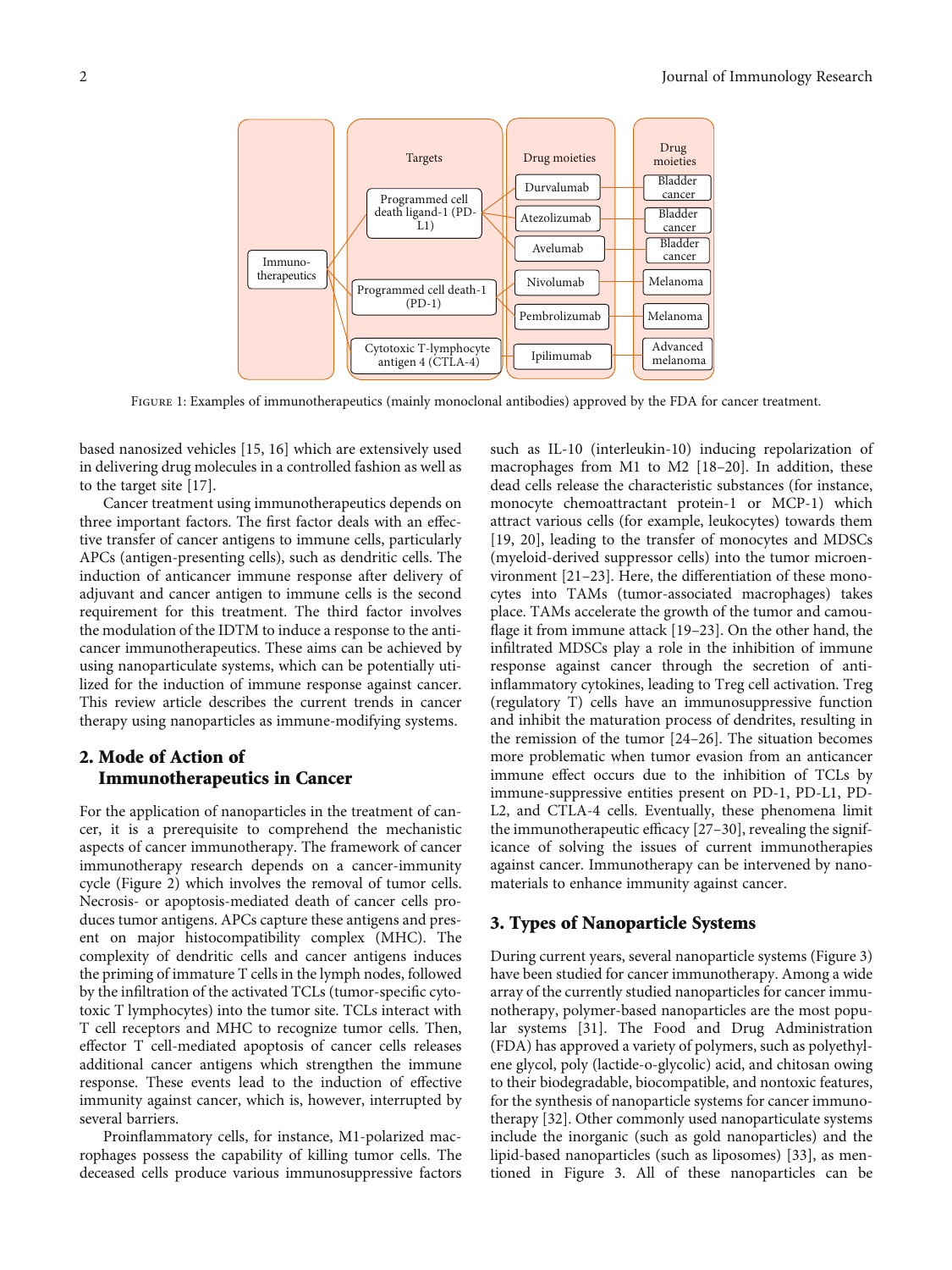<span id="page-2-0"></span>

FIGURE 2: Cancer-immunity cycle showing its main stages such as release, presentation, transfer, priming, activation, trafficking, infiltration, recognition, and killing.



FIGURE 3: The representative examples of currently studied nanoparticles (polymeric, lipidic, and inorganic) for cancer immunotherapy.

promisingly used for targeting cancer and delivering antigens and supplements to the target site with a good accuracy and precision for the activation of the immune system.

## 4. Current Strategies for the Preparation of Nanoparticle Systems

Nanoparticles are produced through physical, biological, and chemical methods. Biological methods are mainly used for microorganism-assisted biogenesis of metallic nanoparti-

cles such as gold nanoparticles [[34](#page-8-0)]. Several approaches including emulsification, sol-gel synthesis, precipitation, spray drying, and salting out. Nanoemulsification is the generally adopted technique for the fabrication of polymer nanoparticles. This process involves the removal of organic solvents by the process of evaporation or extraction, leaving polymer nanoparticles in the pot [[35\]](#page-8-0). However, it is crucial to remember that the selected approach affects the properties of the acquired nanoparticles, including size, shape, and charges [[35](#page-8-0)].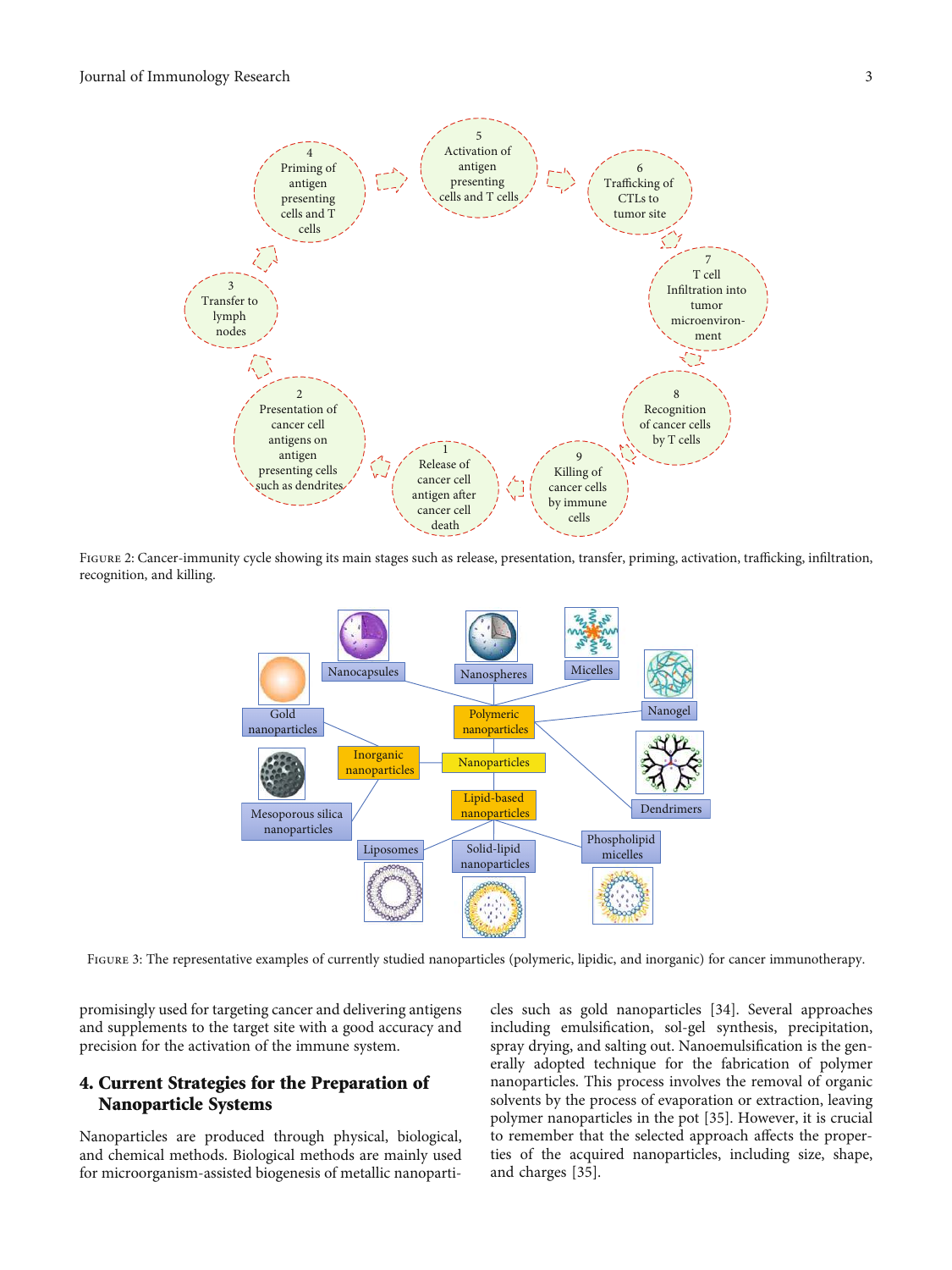# 5. Optimum Features of Nanoparticles for Efficient Immunotherapy

Nanoparticles possess distinguished physicochemical properties including size, shape, and charge, which can be customized to achieve various therapeutic goals such as cancer immunotherapy [\[36\]](#page-8-0). For example, the size of nanoparticles affects the cellular uptake and endocytosis. As compared with the larger nanoparticles (>100 nm), smaller ones (25-40 nm) have a greater potential of immune response activation, since smaller nanoparticles are allowed to move to lymph nodes via dendritic cells, while the larger ones are retained at the target site. Very large nanoparticles (>500 nm) are engulfed in the macrophages through phagocytosis [\[37\]](#page-8-0). In addition, the nanoparticle's shape also influences its uptake and distribution. Nonspherical nanoparticles experience prolonged systemic circulation, because of their potential to avoid nonspecific cellular phagocytosis. On the other hand, nonspherical nanoparticles are more readily engulfed by dendrites, in comparison with spherical nanoparticles [\[38](#page-8-0)]. Furthermore, the surface charge of nanoparticles also influences the mechanism of their internalization. For instance, cationic nanoparticles are quickly engulfed by macrophages or dendrites, resulting in a significant lysosomal escape. Conversely, there is stronger affinity between cationic nanoparticles and serum proteins, which provokes the reaction of cationic nanoparticles with anionic components such as hyaluronic acid and other moieties in the tumor microenvironment, resulting in the reduced leakage of nanoparticles from tumor tissues. In addition, charged nanoparticles have a lesser penetration depth and shorter circulation time than that of neutral nanoparticles [\[39\]](#page-8-0). Moreover, tumor-targeting antibodies can be conjugated to the nanoparticles to achieve the enhanced permeability and retention effect (EPR) [[36](#page-8-0)].

## 6. Multifunctional Nanoparticle Systems

A considerable development in the field of cancer immunotherapy has been introduced during the last few years. However, clinical trials of cancer vaccines could not receive significant success. In addition to several other factors, this unremarkable accomplishment could be due to the fact that traditional methods of drug delivery techniques were not safe. In recent years, new opportunities, especially nanoparticle-based modalities, have been explored for the treatment of cancer [\[40\]](#page-8-0). Particularly, cancer vaccines have been promisingly delivered using multifunctional nanoparticles, which exhibit several benefits, including targeted delivery of immunotherapeutics (such as immune checkpoint inhibitors) using stimuli-sensitive materials resulting in the reduced off-target effects and increase in drug efficacy. Other advantages of nanoparticle system is the simultaneous delivery of multiple therapeutic moieties, where treatment and imaging agents can be integrated in the core and on the surface of multifunctional nanoparticles for cancer targeting [\[41](#page-8-0)]. Some representative examples of multifunctional nanoparticulate systems for cancer immunotherapy are presented in Figure [4](#page-4-0). Current studies have revealed that nanoparticles have multifaceted functions for (a) working as an effective

substitute for generation and transduction of CAR- (chimeric antigen receptor-) T cell, (b) inculcating tumor-suppressing activity to TAM (tumor-associated macrophages), and (c) knocking down Kras oncogene addition by using nano-Crisper-Cas9 delivery system [[42\]](#page-8-0). In addition, nanomedicine platform can be repurposed for the improvement of cancer therapy function by using multifunctional nanoparticles.

# 7. Nanoparticle-Mediated Delivery of Tumor Antigens

The induction of tumor immunity requires the effective transfer of tumor antigens to APCs. The researchers have introduced two important classes of antigens, i.e., TAAs (tumor-associated antigens) and TSAs (tumor-specific antigens, also called neoantigens). Although TAAs are mainly expressed on cancer cells, normal and differentiating cancer cells also contain TAA contents. Thus, an autoimmune reaction might be caused when these antigens are used as immunotherapeutic targets. Alternatively, the autoimmune problem is not observed in the case of TSAs, since they are expressed in cancer cells only. However, the human enzyme system easily degrades these innate tumor antigens. In addition, these antigens are less efficiently transferred to immune cells; thus, they are known as weak immunogenic species. Since secondary lymphoid organs primarily home the immune response, an effective anticancer immune response can only be initiated when the lymph nodes are efficiently accessed by tumor antigens. In view of that, a nanoparticlemediated safe delivery of tumor antigens to lymph nodes has been extensively investigated [[51](#page-9-0)]. These studies have revealed two main benefits, i.e., tumor antigen protection against biodegradation and their targeted delivery to the lymph nodes. Afterward, successfully and safely delivered nanoparticles undergo an effective internalization into APCs [\[52](#page-9-0)]. Most of the abovementioned problems have been solved by using nanoparticles for the delivery of tumor antigens. However, the synthesis and use of the nanoparticles for this purpose are required to comply with many considerations.

Nanoparticle delivery to lymph nodes is delicately affected by several factors such as water solubility, shape, size, and surface charge of nanoparticles [[53](#page-9-0)–[56\]](#page-9-0).Hydrophobic polymers (for instance, chitosan) or polymers having hydrophobic component exhibit intrinsic adjuvant activity and show potential to activate immune cells even in the absence of additional signals [[56](#page-9-0), [57\]](#page-9-0). For example, the increase in side chain lipophilicity of PGA (poly(gamma-glutamic acid)) nanoparticles results in ameliorated uptake of antigen, increased activation of dendrites, and improved cellular response [\[58\]](#page-9-0).

In addition to size, particle shape also affects nanoparticle drainage from lymph nodes. Nanoparticles have been prepared in a variety of shapes such as spherical, discs, rods, and stars [[58](#page-9-0)]. However, spherical nanoparticles have better properties than other shapes in respect of migration effect, infiltration capacity, and circulation time [\[59](#page-9-0)–[61\]](#page-9-0).

Furthermore, transportation of antigen-loaded nanoparticles depends on their size. Nanoparticle size neither should be lesser than 5 nm (termed as small-size nanoparticles) to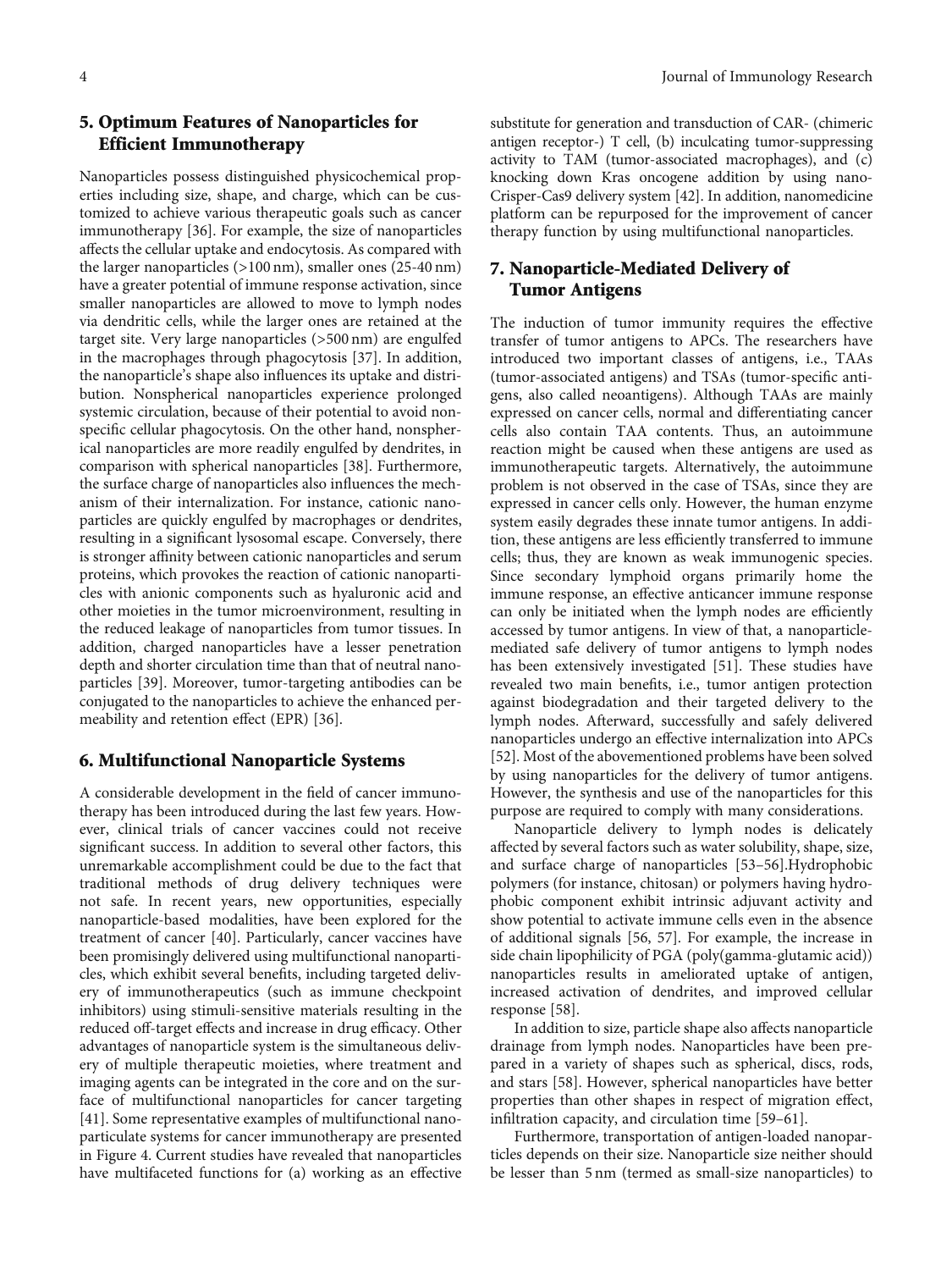<span id="page-4-0"></span>

FIGURE 4: Representative examples of multifunctional nanoparticulate systems studied in vivo for cancer immunotherapy [[43](#page-8-0)-[50\]](#page-8-0): PLGA-Poly(lactide-o-glycolic acid), PBCA-Polybutyl cyanoacrylate, and P(MDS-co-CES)-A triblock polymer.

prevent their leakage from the circulatory system nor greater than 100 nm (termed as large-size nanoparticles) to avoid their entrapment in ECM and lymph nodes. Nanoparticles having a size of approximately 5–100 nm (termed as medium size nanoparticles) exhibit a prolonged circulation time and can be used to target the lymphatic system. For instance, PPS (poly(propylene sulfide)) nanoparticles having a size range of 20-45 nm persisted in the lymphatic system for about five days [\[57\]](#page-9-0). Additionally, APCs, lymph nodes, and dendritic cells contained almost half of these nanoparticles [\[15](#page-7-0), [57](#page-9-0)]. A study on the comparison of nanoparticles having a size of 25 nm (smaller) and those with 100 nm (larger) after intradermal administration reported more efficient delivery of smaller nanoparticles to lymph nodes through the lymphatic system [\[15,](#page-7-0) [55](#page-9-0)]. Nonetheless, the optimum size of antigen-loaded nanoparticles for efficient delivery to lymph nodes is 5–100 nm. These nanoparticles can be chemically modified via attaching suitable ligands such as mannose for their active transport to the lymph nodes.

Furthermore, the nanoparticle surface charge not only influences the cellular internalization but also affects the immune response activation [[62](#page-9-0)]. In general, positively charged nanoparticles exhibit a higher immune response but a lower tissue permeability than the negatively charged or inert ones. The reduced permeability could be attributed to their immobilization in the oppositely charged ECM [\[63](#page-9-0)]. As compared with the negatively charged or inert nanoparticles, positively charged nanoparticles are easily taken up by the dendritic cells localized at the site of injection. On the other hand, hemolysis and platelet aggregation and thus the premature antigen release are the critical problems associated with lymphatic transport of cationic nanoparticles [\[64, 65](#page-9-0)].

# 8. Nanoparticle-Mediated Delivery of Therapeutic Supplements

Therapeutic supplements (TS), also known as adjuvants, are used in combination with tumor antigens to enhance their mutagenicity. TS have a resemblance to pathogenic molecules which are identified by pattern recognition receptors (PRRs) [[66](#page-9-0)–[69\]](#page-9-0). An example of TS used in cancer immunotherapy is lipopolysaccharide. The internalization of TS with tumor antigens into APCs results in an ameliorated immune response against cancer through the induction of a strong antigen-specific T cell response [[70](#page-9-0)–[73\]](#page-9-0). In addition, the combination of nanoparticle-mediated delivery of tumor antigen with immune checkpoint blockade improves the immune response against cancer. Therefore, different types of solid tumor and blood cancer can be potentially treated by using nanoparticulate systems.

A recent study described the simultaneous delivery of tumor-specific antigens (TSAs) and TS using nanoliposomes (Figure [5](#page-5-0)) having a multifaceted immunomodulatory effect [\[74](#page-9-0)]. Nanoliposome size was reported as 100 nm and denoted by the term "tumosomes". It contained two immunostimulatory TS, i.e., MPLA (3-O-desacyl-4′-monophosphoryl lipid A) and DDA (dimethyldioctadecylammonium) as a danger signal and a cell-invasion domain, respectively. The findings revealed an enhanced anticancer immunity, reduction in tumor growth, and improved survival of mouse tumor models treated with the tumosomes. In this approach, selfantigens may face a condition of autoimmunity that could be overcomed by using TSAs. In addition, the therapeutic efficacy of this modality can be further improved by using it with other therapeutic approaches including chemotherapy.

# 9. Nanoparticle-Mediated Delivery of Immunomodulators

Tumors can create immunosuppressive tumor microenvironment which can enhance cancer growth and metastasis. Thus, cancer can be potentially treated by immunomodulation of tumor microenvironment [\[75](#page-9-0)].

One of the potential examples of immunosuppressive T cells is Tregs (Figure [6\)](#page-5-0) which can suppress the activity of anticancer T-effector cells. Tregs are involved in the prevention of autoimmune disease via the establishment of immune tolerance against autoantigens. However, in cancer, Tregs can exert a suppressive effect on immune cells in the tumor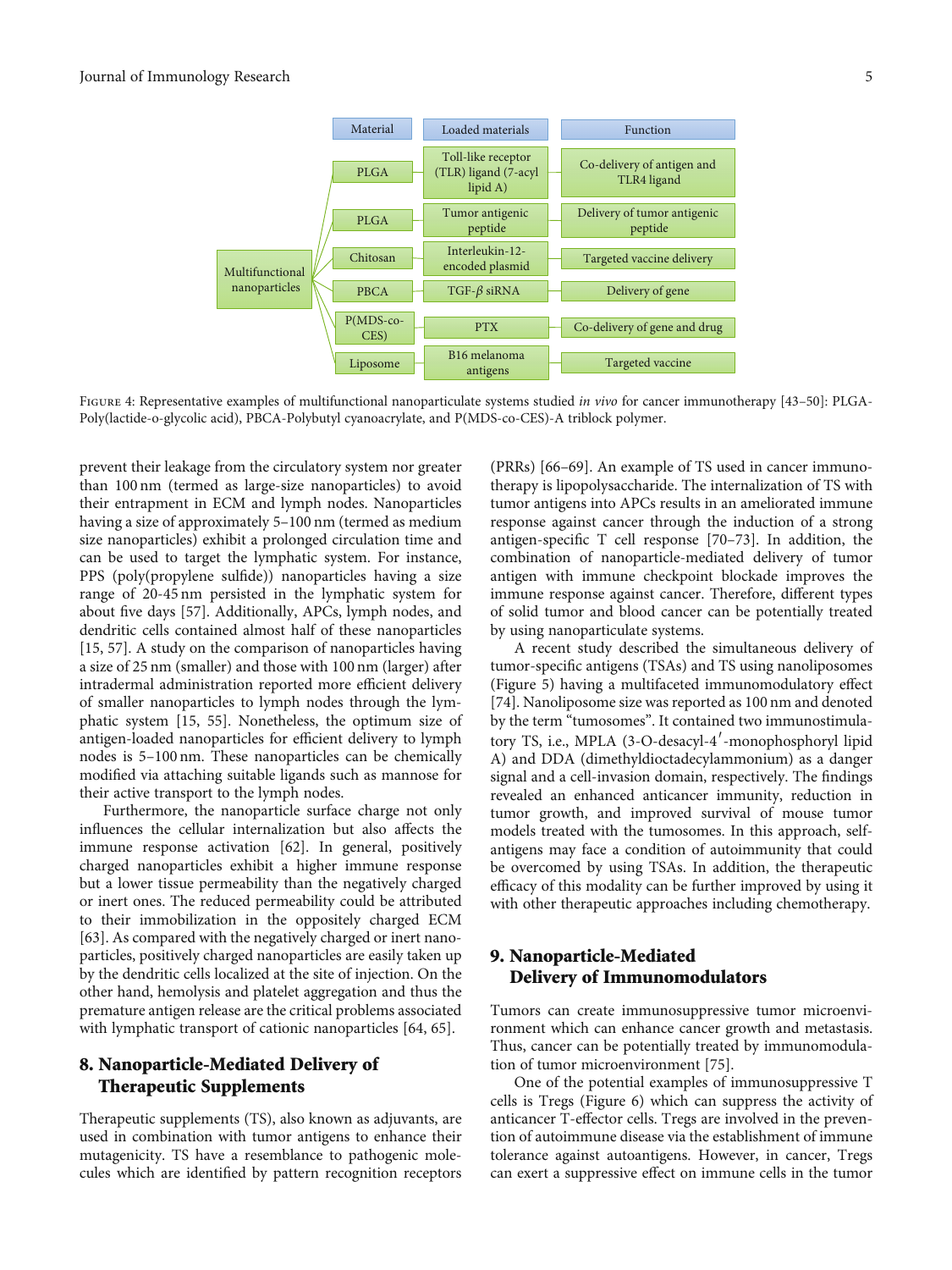<span id="page-5-0"></span>

Figure 5: Diagrammatic presentation of multifaceted tumosome for cancer immunotherapy.



FIGURE 6: Diagrammatic presentation to express the combined effect of 1-methyl-D-tryptophan and oxaliplatin on immune response in pancreatic ductal adenocarcinoma. A vehicle was prepared for the codelivery of two chemotherapeutics, i.e., 1-methyl-D-tryptophan and oxaliplatin. 1-Methyl-D-tryptophan plays a role in causing immunogenic cell death via expression of calreticulin and release of ATP and HMGB-1 (high-mobility group box 1), while the interference of oxaliplatin with the indoleamine 2,3-dioxygenase 1 pathway is reported. After receiving adjuvant stimuli and uptaking the dying tumor cells, dendrite cells undergo a maturation process along with crosspresentation of tumor antigens. Afterward, primary and metastasized cancer cells are killed by CD+ T cells through granulysin and perforin. This codelivery system influences the indoleamine 2,3-dioxygenase 1 pathway, interferes Treg development, and controls other immunomodulatory activities, resulting in the strengthening of the apoptotic effect by the immune system. The immunogenic cell death pathway involves the activation memory T cells and helper cells which helps in the prevention of disease recurrence.

microenvironment resulting in the reduced anticancer immunity. Antitumor immunity can be induced by inhibition of elimination of Tregs [[76](#page-9-0)]. For instance, anti-CTLA-4 is a checkpoint blockade that is utilized for the control of Tregs' activity in cancer immunotherapy. Moreover, Tregs can be removed from the tumor microenvironment by the engineering of Treg-targeted nanoparticles [[77](#page-9-0)].

Tumor microenvironment contains a high level of TAMs. These are the immune cells which generate an excess of immunoregulatory cytokines such as TGF- (transforming growth factor-)  $β$  and IL-10. In addition, TAMs produce inflammatory cytokines such as IL-6 leading to the suppression of anticancer immune responses. Thus, effective cancer

immunotherapy requires targeting and killing TAMs in the tumor microenvironment utilizing surface-modified nanoparticles.

Hepatic, lung, and breast cancer exhibit overexpression of various cytokines including TGF-*β* which suppresses activation, maturation, and differentiation of immune cells. Therefore, an immune response in cancer might be induced through the suppression of the TGF- $\beta$  in the tumor microenvironment. In a recent study, nanoparticles were prepared by the process of microencapsulation for the delivery of TGF-*β* inhibitors to the tumor microenvironment. It resulted in the induction of both innate and adaptive immune activities leading to the inhibition of tumor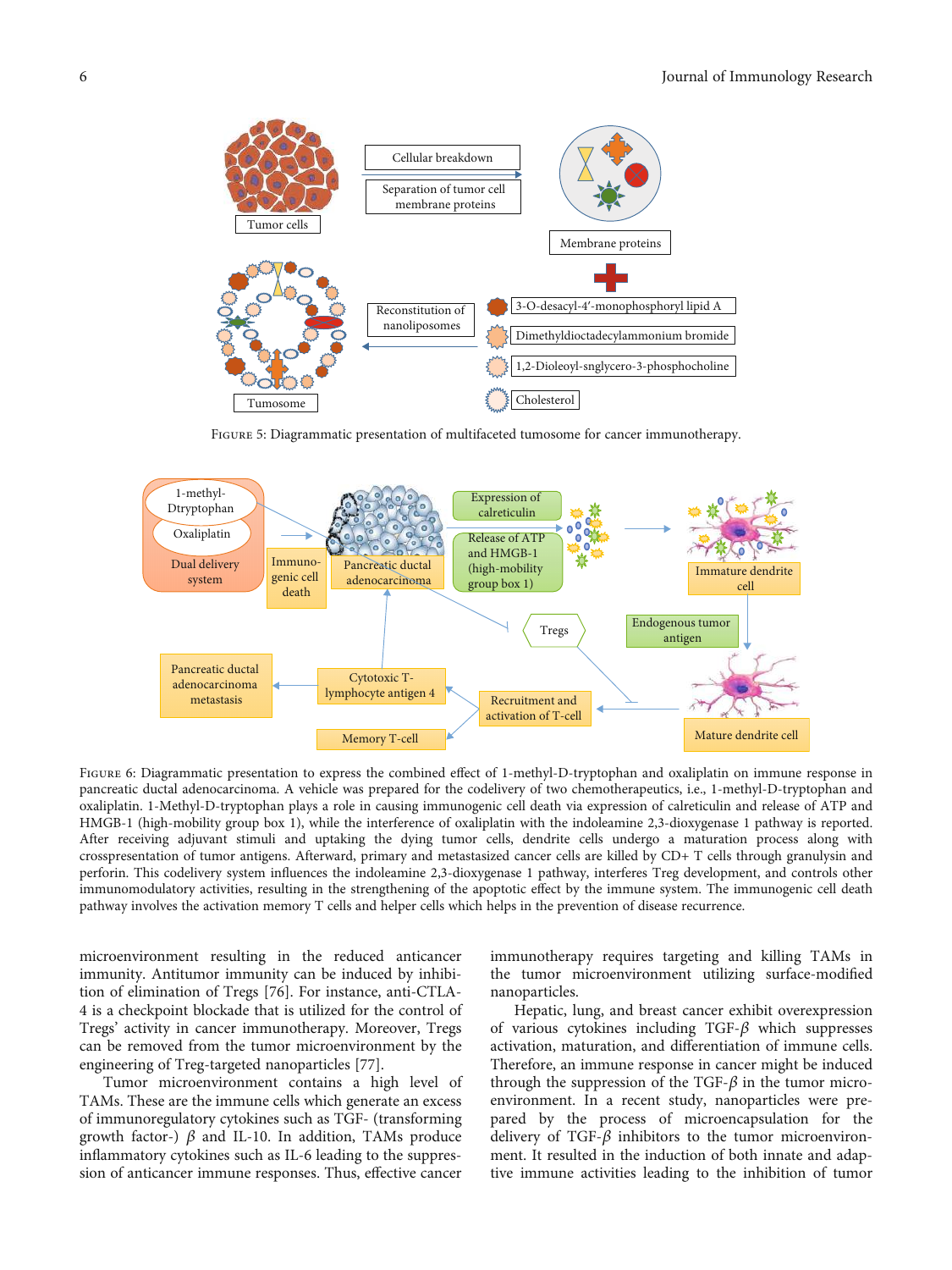growth as well as an improvement in the survival of mice having metastatic melanoma.

Tumor microenvironment of hepatic, gastrointestinal, and breast cancer contains high levels of tumor-suppressor cells such as MDSCs which generate various cytokines such as IL-10 for the activation of Tregs and inhibition of other immune cells. In this context, effective cancer immunotherapy requires MDSC elimination in the tumor microenvironment. Nanoparticle-mediated delivery of immunomodulators to the tumor microenvironment can be accomplished via active or passive transport. Thus, the ameliorated anticancer immune effect and the reduced undesired effects can be acquired through nanoparticle-mediated delivery of immunomodulators to the tumor microenvironment.

The recent studies combined various therapeutic approaches (such as checkpoint blockade immunotherapy and nanoscale metal-organic structure-aided radiotherapy) with nanotechnology to overcome the immunosuppressant microenvironment of tumor-facilitating effective treatment of tumor [[78](#page-9-0)–[82\]](#page-9-0). The researchers are very optimistic to overcome the drawbacks of currently used cancer immunotherapy by utilizing these combined modalities.

#### 10. Localized Anticancer Immunotherapy

The hundreds of studies have reported the synthesis of nanoparticles for the treatment of cancer; however, the majority of the developed nanoparticulate systems could not be translated into clinical use. A review published in 2016 on the nanoparticle-based studies conducted during the last 10 years revealed the delivery of <1% of the intravenously administered dose to solid tumors [\[83](#page-10-0)]. It could be due to the tumor microenvironment which comprises heterogeneous structure and the distorted vasculature system, resists the entrance of drug molecules into the tumor site, and thus suppresses antitumor efficacy. In this context, novel nanoparticulate systems have been developed for local administration which have greatly attracted the attention of cancer clinicians [[84](#page-10-0)].

Interventional radiology is a branch of interventional oncology which deals with the use of image guidance for the localized diagnosis and treatment of cancer using a minimum surgical procedure [\[85\]](#page-10-0). Anticancer therapeutics can be delivered to various malignant areas using medical imaging technology, for instance, conjunction of MRI (magnetic resonance imaging) and catheters. The image guidance approach can be used in local therapy to achieve various benefits such as reduced dose, cost-effectiveness, lesser undesired effects, and swift response [\[86\]](#page-10-0).

Nanoparticles have several versatile features which pave their use in the fabrication of various imaging agents. For instance, ferric oxide nanoparticles [[87](#page-10-0), [88](#page-10-0)] and gold nanoparticles [[89](#page-10-0)] are widely used as contrast agents in MRI and CT scan, respectively. Consequently, such functional nanoparticles can be utilized in the development of injectable medicines for their local use in medical imaging.

The currently available anticancer immunotherapeutic agents are directly administered to the circulatory system of the patients which leads to low efficacy and high toxicity. For instance, a high dose of an immune checkpoint suppressor is required when it is administered as an intravenous infusion. However, a stronger anticancer T cell activity with a low risk of side effects can be induced through local administration of an immune checkpoint suppressor, even at low doses [\[90, 91\]](#page-10-0). Nonetheless, the efficacy of cancer immunotherapeutics can be improved while its associated side effects can be reduced through local immunomodulation [[92](#page-10-0)]. Even, the systemic anticancer immunity can be promoted by activation of the locally injected immune cells. In addition, the situation in which systemic infusion is associated with the production of large amounts of serum antibodies can be avoided by using local immunotherapy. It leads to the reduced activity of nonspecific immune cells, diminished side effects, and suppressed inflammatory processes [[93](#page-10-0)].

Thus, the locally administered nanoparticles which have imaging characteristics and can exert effective immunotherapeutic effect against cancer have gained promising importance. Nanoparticles loaded with low-dose immunotherapeutics can be developed by combining traditional interventional oncology approach with image-guided local immunotherapy against cancer to safely target immunological organs or solid tumors. One of the important features of this modality is the use of imaging devices for the confirmation of immunotherapeutic delivery to the target area.

In image-guided local immunotherapy, the disposition of immunomodulatory agents can be monitored by imaging the nanoparticles loaded with cancer immunotherapeutics such as cancer antigens, cytokines, and adoptive cell therapeutic moieties. Consequently, conventional anticancer therapies can be replaced with more efficacious cancer therapy comprising cancer immunotherapy, nanotechnology, and interventional oncology.

#### 11. Conclusion

The current research has revealed the application of biomaterial-based nanoparticles in the amelioration of anticancer immunity. Nanoparticles can improve antigen presentation via efficient delivery of cancer antigens and therapeutic supplements to APCs in immunological organs, for example, lymph nodes. Therefore, a vaccine-like prolonged and broader immune effect can be yielded by utilizing nanoparticle-loaded cancer immunotherapeutics as compared with free immunotherapeutic agents. For instance, neoantigens based on mRNA (mRNA-nAg) are less immunogenic but its translation in the cytoplasm can enhance T cell activity [\[94](#page-10-0)]. However, ubiquitous nucleases can degrade such agents and hinder their delivery into APCs. It is a valuable approach to deliver mRNA-nAg to immune cells by using nanoparticles [[95](#page-10-0)]. Furthermore, nanoparticlemediated delivery of immunomodulators to the tumor microenvironment can initiate the process of immune surveillance [\[41\]](#page-8-0). Such drugs can be efficiently delivered to the tumor site by using characteristic nanoparticles which respond to the tumor microenvironment. Furthermore, nanoparticulate systems can be combined with other modalities such as radiotherapy [[96](#page-10-0)], chemotherapy [\[97\]](#page-10-0), and phototherapy [\[98, 99](#page-10-0)] to improve the therapeutic efficacy of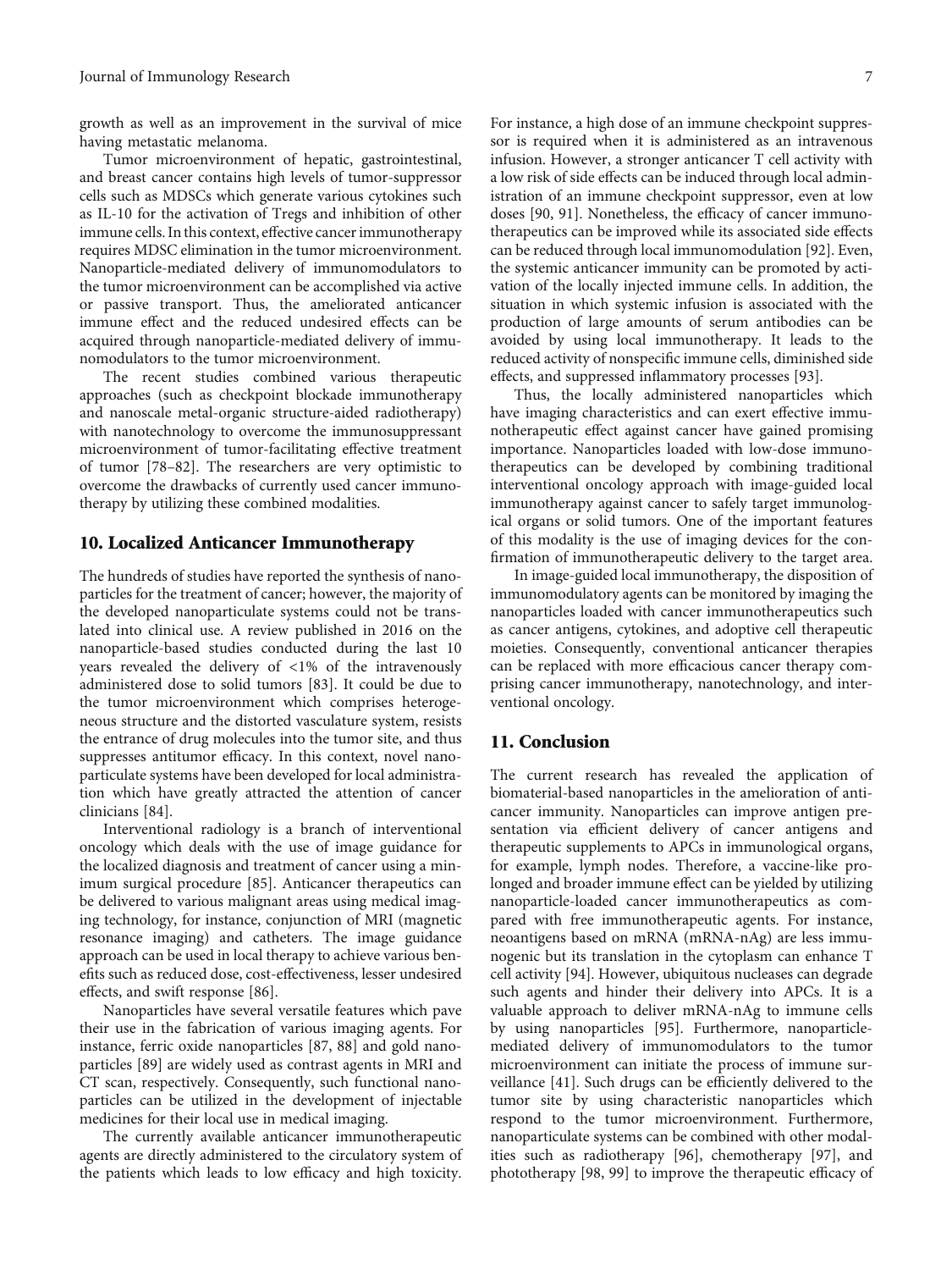<span id="page-7-0"></span>cancer immunotherapy. A few years back, for nanoparticleloaded cancer immunotherapeutics, systemic administration was the preferred route of administration which caused toxic effects because of high doses. A few years back, nanoparticle was used to deliver cancer immunotherapeutics into systemic circulation; however, it required high doses of immunotherapeutics which caused toxic effects. Therefore, a new modality, named as image-guided local immunotherapy, is developed by combining the traditional interventional oncology approach with local cancer immunotherapy. This new modality produces therapeutic effectiveness even at low doses of immunotherapeutics due to their site-specific delivery and thus is associated with reduced toxicity [[100](#page-10-0)]. In addition, immune cells or antibodies can be mimicked by using the synthesized nanoparticle based on the advance knowledge of mechanisms involved in cancer immunity. Recent advancement in the field of cancer immunotherapeutics is the development of nanoparticle-based artificial APCs [\[101\]](#page-10-0), which can be used instead of natural APCs for the activation of the adaptive anticancer immune response.

The abovestated literature reveals that the interdisciplinary research, especially the union of various biomedical approaches, has evolved into current cancer immunotherapy. However, the development of biomaterial-based anticancer immunotherapy requires a detailed knowledge of how biomaterials interact with the immune system. For cancer immunotherapy, nanoparticle development using biomaterials has played an important role in achieving therapeutic efficacy at comparatively low doses and avoiding toxicity. In short, cancer patient's life quality and span can be improved by developing cancer vaccines based on nanoparticles.

#### Conflicts of Interest

The authors declare that there is no conflict of interest regarding the publication of this paper.

#### Authors' Contributions

Manal Ali Buabeid and Ghulam Murtaza equally contributed.

#### References

- [1] N. M. Dimitriou, A. Pavlopoulou, I. Tremi, V. Kouloulias, G. Tsigaridas, and A. G. Georgakilas, "Prediction of gold nanoparticle and microwave-induced hyperthermia effects on tumor control via a simulation approach," Nanomaterials, vol. 9, no. 2, p. 167, 2019.
- [2] W. Park, Y. J. Heo, and D. K. Han, "New opportunities for nanoparticles in cancer immunotherapy," Biomaterials Research, vol. 22, p. 24, 2018.
- [3] G. Q. Phan, J. C. Yang, R. M. Sherry et al., "Cancer regression and autoimmunity induced by cytotoxic T lymphocyteassociated antigen 4 blockade in patients with metastatic melanoma," Proceedings of the National Academy of Sciences of the United States of America, vol. 100, no. 14, pp. 8372– 8377, 2003.
- [4] F. S. Hodi, S. J. O'Day, D. F. McDermott et al., "Improved survival with ipilimumab in patients with metastatic mela-

noma," The New England Journal of Medicine, vol. 363, no. 8, pp. 711–723, 2010.

- [5] G. Kroemer and L. Zitvogel, "Cancer immunotherapy in 2017: the breakthrough of the microbiota," Nature Reviews Immunology, vol. 18, no. 2, pp. 87-88, 2018.
- [6] D. J. Byun, J. D. Wolchok, L. M. Rosenberg, and M. Girotra, "Cancer immunotherapy – immune checkpoint blockade and associated endocrinopathies," Nature Reviews Endocrinology, vol. 13, no. 4, pp. 195–207, 2017.
- [7] M. Sambi, L. Bagheri, and M. R. Szewczuk, "Current challenges in cancer immunotherapy: multimodal approaches to improve efficacy and patient response rates," Journal of Oncology, vol. 2019, Article ID 4508794, 12 pages, 2019.
- [8] S. A. Rosenberg, N. P. Restifo, J. C. Yang, R. A. Morgan, and M. E. Dudley, "Adoptive cell transfer: a clinical path to effective cancer immunotherapy," Nature Reviews Cancer, vol. 8, no. 4, pp. 299–308, 2008.
- [9] I. Melero, A. Rouzaut, G. T. Motz, and G. Coukos, "T-cell and NK-cell infiltration into solid tumors: a key limiting factor for efficacious cancer immunotherapy," Cancer Discovery, vol. 4, no. 5, pp. 522–526, 2014.
- [10] Y. Mi, C. T. Hagan IV, B. G. Vincent, and A. Z. Wang, "Emerging nano-/microapproaches for cancer immunotherapy," Advanced Science, vol. 6, no. 6, article 1801847, 2019.
- [11] F. Chen, X. Zhuang, L. Lin et al., "New horizons in tumor microenvironment biology: challenges and opportunities," BMC Medicine, vol. 13, no. 1, p. 45, 2015.
- [12] D. H. Munn and V. Bronte, "Immune suppressive mechanisms in the tumor microenvironment," Current Opinion in Immunology, vol. 39, pp. 1–6, 2016.
- [13] D. Marvel and D. I. Gabrilovich, "Myeloid-derived suppressor cells in the tumor microenvironment: expect the unexpected," The Journal of Clinical Investigation, vol. 125, no. 9, pp. 3356–3364, 2015.
- [14] S. D. Jo, G. H. Nam, G. Kwak, Y. Yang, and I. C. Kwon, "Harnessing designed nanoparticles: Current strategies and future perspectives in cancer immunotherapy," Nano Today, vol. 17, pp. 23–37, 2017.
- [15] H. Y. Yoon, S. T. Selvan, Y. Yang et al., "Engineering nanoparticle strategies for effective cancer immunotherapy," Biomaterials, vol. 178, pp. 597–607, 2018.
- [16] M. Li, Z. Luo, Z. Peng, and K. Cai, "Cascade-amplification of therapeutic efficacy: an emerging opportunity in cancer treatment," Wiley Interdisciplinary Reviews: Nanomedicine and Nanobiotechnology, vol. 11, no. 5, article e1555, 2019.
- [17] J. Xie, L. Gong, S. Zhu, Y. Yong, Z. Gu, and Y. Zhao, "Emerging strategies of nanomaterial-mediated tumor radiosensitization," Advanced Materials, vol. 31, no. 3, article 1802244, 2018.
- [18] M. Santoni, S. Cascinu, and C. D. Mills, "Altering macrophage polarization in the tumor environment: the role of response gene to complement 32," Cellular & Molecular Immunology, vol. 12, no. 6, pp. 783-784, 2015.
- [19] S. K. Rajendrakumar, S. Uthaman, C. S. Cho, and I. K. Park, "Nanoparticle-based phototriggered cancer immunotherapy and its domino effect in the tumor microenvironment," Biomacromolecules, vol. 19, no. 6, pp. 1869–1887, 2018.
- [20] R. S. Riley, C. H. June, R. Langer, and M. J. Mitchell, "Delivery technologies for cancer immunotherapy," Nature Reviews Drug Discovery, vol. 18, no. 3, article 6, pp. 175–196, 2019.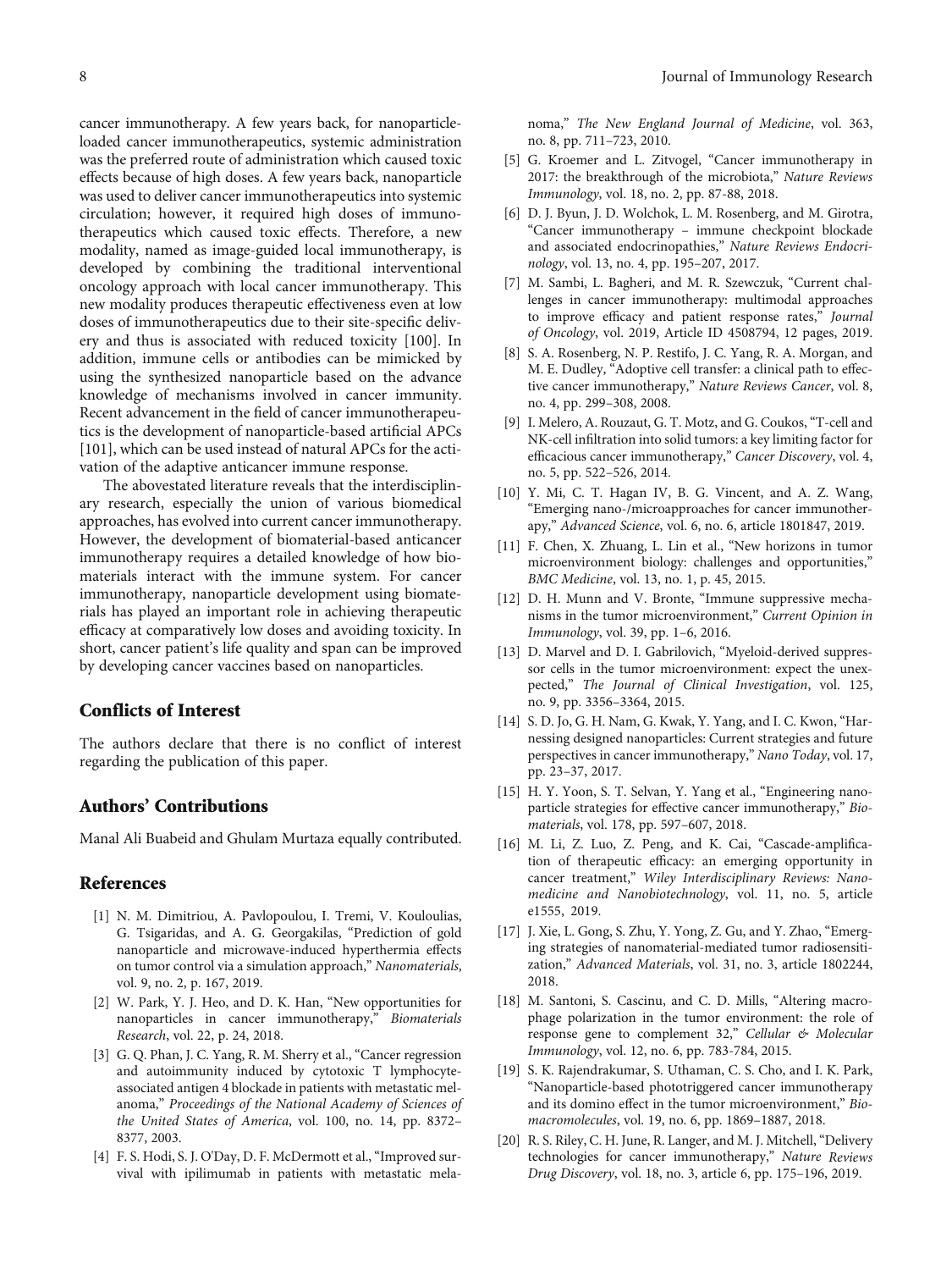- <span id="page-8-0"></span>[21] M. Nesbit, H. Schaider, T. H. Miller, and M. Herlyn, "Lowlevel monocyte chemoattractant protein-1 stimulation of monocytes leads to tumor formation in nontumorigenic melanoma cells," Journal of Immunology, vol. 166, no. 11, pp. 6483–6490, 2001.
- [22] S. Gao, D. Yang, Y. Fang et al., "Engineering nanoparticles for targeted remodeling of the tumor microenvironment to improve cancer immunotherapy," Theranostics, vol. 9, no. 1, pp. 126–151, 2019.
- [23] A. Mantovani, T. Schioppa, C. Porta, P. Allavena, and A. Sica, "Role of tumor-associated macrophages in tumor progression and invasion," Cancer Metastasis Reviews, vol. 25, no. 3, pp. 315–322, 2006.
- [24] A. S. Bear, L. C. Kennedy, J. K. Young et al., "Elimination of metastatic melanoma using gold nanoshell-enabled photothermal therapy and adoptive T cell transfer," PLoS One, vol. 8, no. 7, article e69073, 2013.
- [25] A. Wilkerson, J. Kim, A. Y. Huang, and M. Zhang, "Nanoparticle systems modulating myeloid-derived suppressor cells for cancer immunotherapy," Current Topics in Medicinal Chemistry, vol. 17, no. 16, pp. 1843–1857, 2017.
- [26] L. C. Kennedy, A. S. Bear, J. K. Young et al., "T cells enhance gold nanoparticle delivery to tumors in vivo," Nanoscale Research Letters, vol. 6, no. 1, p. 283, 2011.
- [27] A. M. Intlekofer and C. B. Thompson, "At the bench: preclinical rationale for CTLA-4 and PD-1 blockade as cancer immunotherapy," Journal of Leukocyte Biology, vol. 94, no. 1, pp. 25–39, 2013.
- [28] D. M. Pardoll, "The blockade of immune checkpoints in cancer immunotherapy," Nature Reviews Cancer, vol. 12, no. 4, pp. 252–264, 2012.
- [29] S. Mocellin and D. Nitti, "CTLA-4 blockade and the renaissance of cancer immunotherapy," Biochimica et Biophysica Acta, Reviews on Cancer, vol. 1836, no. 2, pp. 187–196, 2013.
- [30] S. Ostrand-Rosenberg, "Tolerance and immune suppression in the tumor microenvironment," Cellular Immunology, vol. 299, pp. 23–29, 2016.
- [31] K. Shao, S. Singha, X. Clemente-Casares, S. Tsai, Y. Yang, and P. Santamaria, "Nanoparticle-based immunotherapy for cancer," ACS Nano, vol. 9, no. 1, pp. 16–30, 2015.
- [32] S. A. M. Ealia and M. P. Saravanakumar, "A review on the classification, characterisation, synthesis of nanoparticles and their application," IOP Conference Series: Materials Science and Engineering, vol. 263, article 032019, 2017.
- [33] C. T. Cheng, G. Castro, C. H. Liu, and P. Lau, "Advanced nanotechnology: an arsenal to enhance immunotherapy in fighting cancer," Clinica Chimica Acta, vol. 492, pp. 12–19, 2019.
- [34] C. Dhand, N. Dwivedi, X. J. Loh et al., "Methods and strategies for the synthesis of diverse nanoparticles and their applications: a comprehensive overview," RSC Advances, vol. 5, no. 127, pp. 105003–105037, 2015.
- [35] V. Lassalle and M. L. Ferreira, "PLA nano- and microparticles for drug delivery: an overview of the methods of preparation," Macromolecular Bioscience, vol. 7, no. 6, pp. 767–783, 2007.
- [36] Y. Bai, Y. Wang, X. Zhang et al., "Potential applications of nanoparticles for tumor microenvironment remodeling to ameliorate cancer immunotherapy," International Journal of Pharmaceutics, vol. 570, p. 118636, 2019.
- 
- [37] J. J. Moon, B. Huang, and D. J. Irvine, "Engineering nanoand microparticles to tune immunity," Advanced Materials, vol. 24, no. 28, pp. 3724–3746, 2012.
- [38] P. Decuzzi, B. Godin, T. Tanaka et al., "Size and shape effects in the biodistribution of intravascularly injected particles," Journal of Controlled Release, vol. 141, no. 3, pp. 320–327, 2010.
- [39] E. Yuba, A. Harada, Y. Sakanishi, S. Watarai, and K. Kono,"A liposome-based antigen delivery system using pH-sensitive fusogenic polymers for cancer immunotherapy," Biomaterials, vol. 34, no. 12, pp. 3042–3052, 2013.
- [40] T. Saleh and S. A. Shojaosadati, "Multifunctional nanoparticles for cancer immunotherapy," Human Vaccines & Immunotherapeutics, vol. 12, no. 7, pp. 1863–1875, 2016.
- [41] S. Sau, H. O. Alsaab, K. Bhise, R. Alzhrani, G. Nabil, and A. K. Iyer, "Multifunctional nanoparticles for cancer immunotherapy: a groundbreaking approach for reprogramming malfunctioned tumor environment," Journal of Controlled Release, vol. 274, pp. 24–34, 2018.
- [42] S. Parvanian, S. M. Mostafavi, and M. Aghashiri, "Multifunctional nanoparticle developments in cancer diagnosis and treatment," Sensing and Bio-Sensing Research, vol. 13, pp. 81–87, 2017.
- [43] C. L. van Broekhoven, C. R. Parish, C. Demangel, W. J. Britton, and J. G. Altin, "Targeting dendritic cells with antigen-containing liposomes a highly effective procedure for induction of antitumor immunity and for tumor immunotherapy," Cancer Research, vol. 64, no. 12, pp. 4357– 4365, 2004.
- [44] S. Hamdy, O. Molavi, Z. Ma et al., "Co-delivery of cancerassociated antigen and toll-like receptor 4 ligand in PLGA nanoparticles induces potent CD8<sup>+</sup> T cell-mediated antitumor immunity," Vaccine, vol. 26, no. 39, pp. 5046–5057, 2008.
- [45] T. Schneider, A. Becker, K. Ringe, A. Reinhold, R. Firsching, and B. A. Sabel, "Brain tumor therapy by combined vaccination and antisense oligonucleotide delivery with nanoparticles," Journal of Neuroimmunology, vol. 195, no. 1-2, pp. 21–27, 2008.
- [46] W. Ma, M. Chen, S. Kaushal et al., "PLGA nanoparticlemediated delivery of tumor antigenic peptides elicits effective immune responses," International Journal of Nanomedicine, vol. 7, pp. 1475–1487, 2012.
- [47] T. H. Kim, H. Jin, H. W. Kim, M.-H. Cho, and C. S. Cho, "Mannosylated chitosan nanoparticle–based cytokine gene therapy suppressed cancer growth in BALB/c mice bearing CT-26 carcinoma cells," Molecular Cancer Therapeutics, vol. 5, no. 7, pp. 1723–1732, 2006.
- [48] Y. Wang, S. Gao, W.-H. Ye, H. S. Yoon, and Y.-Y. Yang, "Codelivery of drugs and DNA from cationic core-shell nanoparticles self- assembled from a biodegradable copolymer," Nature Materials, vol. 5, no. 10, pp. 791–796, 2006.
- [49] Y. Wang, L.-S. Wang, S.-H. Goh, and Y.-Y. Yang, "Synthesis and characterization of cationic micelles self-assembled from a biodegradable copolymer for gene delivery," Biomacromolecules, vol. 8, no. 3, pp. 1028–1037, 2007.
- [50] J. Conde, C. Bao, Y. Tan et al., "Dual targeted immunotherapy via in vivo delivery of biohybrid RNAi-Peptide nanoparticles to tumor-associated macrophages and cancer cells," Advanced Functional Materials, vol. 25, no. 27, pp. 4183– 4194, 2015.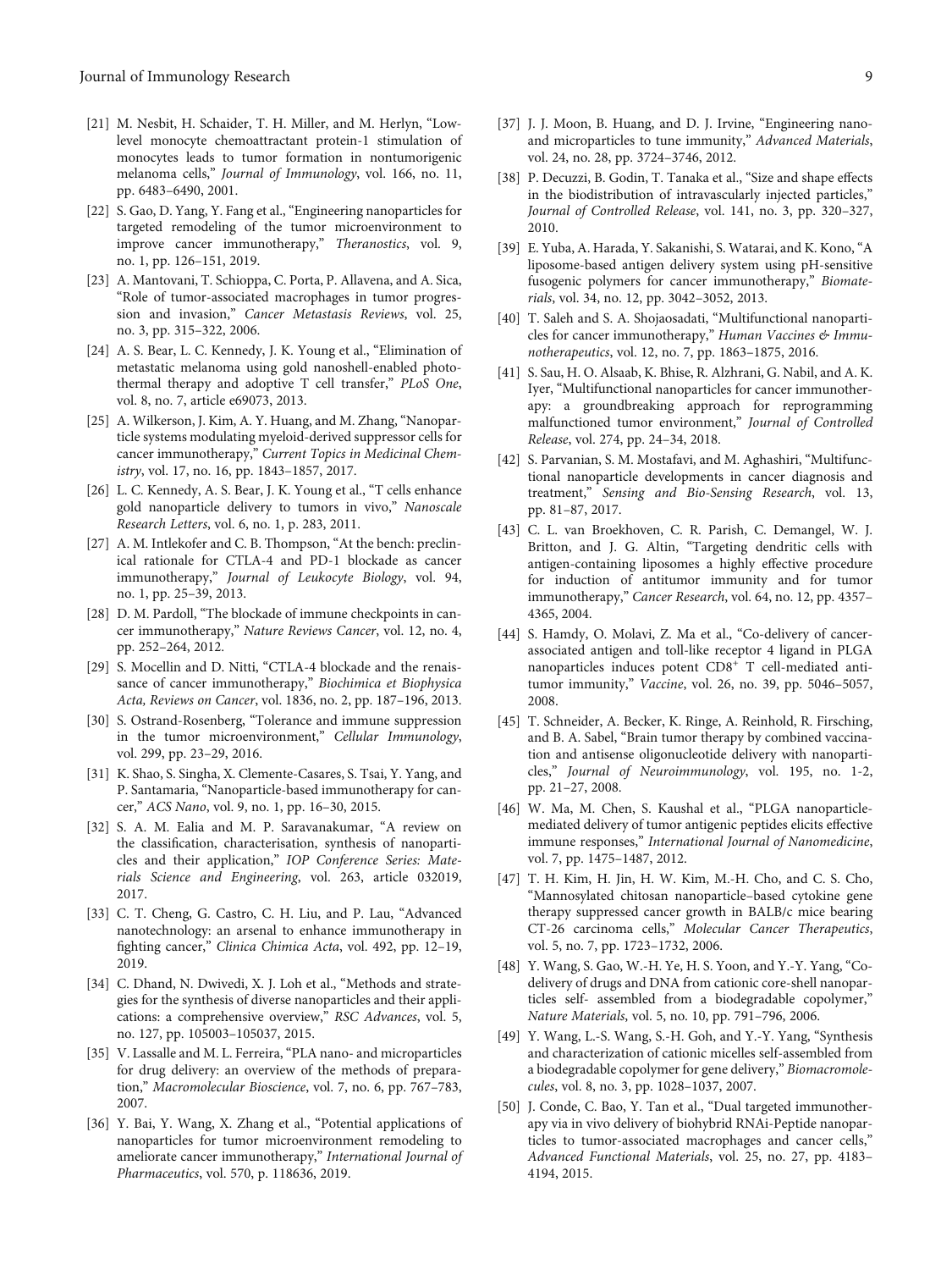- <span id="page-9-0"></span>[51] L.-x. Zhang, X.-x. Xie, D.-q. Liu, Z. P. Xu, and R.-t. Liu, "Efficient co-delivery of neo-epitopes using dispersion-stable layered double hydroxide nanoparticles for enhanced melanoma immunotherapy," Biomaterials, vol. 174, pp. 54–66, 2018.
- [52] T. H. Tran, T. T. P. Tran, H. T. Nguyen et al., "Nanoparticles for dendritic cell-based immunotherapy," International Journal of Pharmaceutics, vol. 542, no. 1-2, pp. 253–265, 2018.
- [53] S. Miwa, T. Shirai, N. Yamamoto et al., "Current and emerging targets in immunotherapy for osteosarcoma," Journal of Oncology, vol. 2019, Article ID 7035045, 8 pages, 2019.
- [54] D. J. Irvine, M. C. Hanson, K. Rakhra, and T. Tokatlian, "Synthetic nanoparticles for vaccines and immunotherapy," Chemical Reviews, vol. 115, no. 19, pp. 11109–11146, 2015.
- [55] A. V. Singh, P. Laux, A. Luch et al., "Review of emerging concepts in nanotoxicology: opportunities and challenges for safer nanomaterial design," Toxicology Mechanisms and Methods, vol. 29, no. 5, pp. 378–387, 2019.
- [56] G. Zhu, F. Zhang, Q. Ni, G. Niu, and X. Chen, "Efficient nanovaccine delivery in cancer immunotherapy," ACS Nano, vol. 11, no. 3, pp. 2387–2392, 2017.
- [57] S. Naz, M. Shamoon, R. Wang, L. Zhang, J. Zhou, and J. Chen, "Advances in therapeutic implications of inorganic drug delivery nano-platforms for cancer," International Journal of Molecular Sciences, vol. 20, no. 4, p. 965, 2019.
- [58] R. Toy, E. Hayden, C. Shoup, H. Baskaran, and E. Karathanasis, "The effects of particle size, density and shape on margination of nanoparticles in microcirculation," Nanotechnology, vol. 22, no. 11, p. 115101, 2011.
- [59] E. Carboni, K. Tschudi, J. Nam, X. Lu, and A. W. K. Ma, "Particle margination and its implications on intravenous anticancer drug delivery," AAPS PharmSciTech, vol. 15, no. 3, pp. 762–771, 2014.
- [60] F. Gentile, C. Chiappini, D. Fine et al., "The effect of shape on the margination dynamics of non-neutrally buoyant particles in two-dimensional shear flows," Journal of Biomechanics, vol. 41, no. 10, pp. 2312–2318, 2008.
- [61] S. E. A. Gratton, P. A. Ropp, P. D. Pohlhaus et al., "The effect of particle design on cellular internalization pathways," Proceedings of the National Academy of Sciences of the United States of America, vol. 105, no. 33, pp. 11613–11618, 2008.
- [62] V. Manolova, A. Flace, M. Bauer, K. Schwarz, P. Saudan, and M. F. Bachmann, "Nanoparticles target distinct dendritic cell populations according to their size," European Journal of Immunology, vol. 38, no. 5, pp. 1404–1413, 2008.
- [63] A. S. Kashani, S. Badilescu, A. Piekny, and M. Packirisamy, "Perspective—Bio-Nano-Interaction in treatment and management of cancer," Journal of the Electrochemical Society, vol. 166, no. 9, pp. B3007–B3011, 2018.
- [64] C. M. Goodman, C. D. McCusker, T. Yilmaz, and V. M. Rotello, "Toxicity of gold nanoparticles functionalized with cationic and anionic side chains," Bioconjugate Chemistry, vol. 15, no. 4, pp. 897–900, 2004.
- [65] H. Dewitte, R. Verbeke, K. Breckpot, S. C. De Smedt, and I. Lentacker, "Nanoparticle design to induce tumor immunity and challenge the suppressive tumor microenvironment," Nano Today, vol. 9, no. 6, pp. 743–758, 2014.
- [66] J. Park and J. E. Babensee, "Differential functional effects of biomaterials on dendritic cell maturation," Acta Biomaterialia, vol. 8, no. 10, pp. 3606–3617, 2012.
- [67] C. A. Da Silva, C. Chalouni, A. Williams, D. Hartl, C. G. Lee, and J. A. Elias, "Chitin is a size-dependent regulator of mac-

rophage TNF and IL-10 production," Journal of Immunology, vol. 182, no. 6, pp. 3573–3582, 2009.

- [68] F. Shima, T. Akagi, T. Uto, and M. Akashi, "Manipulating the antigen-specific immune response by the hydrophobicity of amphiphilic poly (*γ*-glutamic acid) nanoparticles," Biomaterials, vol. 34, no. 37, pp. 9709–9716, 2013.
- [69] T. Shekarian, S. Valsesia-Wittmann, J. Brody et al., "Pattern recognition receptors: immune targets to enhance cancer immunotherapy," Annals of Oncology, vol. 28, no. 8, pp. 1756–1766, 2017.
- [70] M. C. Hanson, M. P. Crespo, W. Abraham et al., "Nanoparticulate STING agonists are potent lymph node-targeted vaccine adjuvants," The Journal of Clinical Investigation, vol. 125, no. 6, pp. 2532–2546, 2015.
- [71] S. Chen, H. Zhang, X. Shi, H. Wu, and N. Hanagata, "Microfluidic generation of chitosan/CpG oligodeoxynucleotide nanoparticles with enhanced cellular uptake and immunostimulatory properties," Lab on a Chip, vol. 14, no. 11, pp. 1842–1849, 2014.
- [72] M. Luo, H. Wang, Z. Wang et al., "A STING-activating nanovaccine for cancer immunotherapy," Nature Nanotechnology, vol. 12, no. 7, pp. 648–654, 2017.
- [73] J. T. Wilson, S. Keller, M. J. Manganiello et al., "pH-responsive nanoparticle vaccines for dual-delivery of antigens and immunostimulatory oligonucleotides," ACS Nano, vol. 7, no. 5, pp. 3912–3925, 2013.
- [74] Y. W. Noh, S. Y. Kim, J. E. Kim et al., "Multifaceted immunomodulatory nanoliposomes: reshaping tumors into vaccines for Enhanced cancer immunotherapy," Advanced Functional Materials, vol. 27, no. 8, article 1605398, 2017.
- [75] L. Jeanbart and M. A. Swartz, "Engineering opportunities in cancer immunotherapy," Proceedings of the National Academy of Sciences of the United States of America, vol. 112, no. 47, pp. 14467–14472, 2015.
- [76] W. Ou, R. K. Thapa, L. Jiang et al., "Regulatory T cell-targeted hybrid nanoparticles combined with immuno-checkpoint blockage for cancer immunotherapy," Journal of Controlled Release, vol. 281, pp. 84–96, 2018.
- [77] C. Sacchetti, N. Rapini, A. Magrini et al., "In vivo targeting of intratumor regulatory T cells using PEG-modified singlewalled carbon nanotubes," Bioconjugate Chemistry, vol. 24, no. 6, pp. 852–858, 2013.
- [78] K. Lu, C. He, N. Guo et al., "Low-dose X-ray radiotherapy– radiodynamic therapy via nanoscale metal–organic frameworks enhances checkpoint blockade immunotherapy," Nature Biomedical Engineering, vol. 2, no. 8, pp. 600–610, 2018.
- [79] J. Lu, X. Liu, Y. P. Liao et al., "Nano-enabled pancreas cancer immunotherapy using immunogenic cell death and reversing immunosuppression," Nature Communications, vol. 8, no. 1, p. 1811, 2017.
- [80] M. A. Postow, M. K. Callahan, C. A. Barker et al., "Immunologic correlates of the abscopal effect in a patient with melanoma," The New England Journal of Medicine, vol. 366, no. 10, pp. 925–931, 2012.
- [81] D. Gonciar, T. Mocan, C. T. Matea et al., "Nanotechnology in metastatic cancer treatment: current achievements and future research trends," Journal of Cancer, vol. 10, no. 6, pp. 1358– 1369, 2019.
- [82] M. Z. Dewan, A. E. Galloway, N. Kawashima et al., "Fractionated but not single-dose radiotherapy induces an immune-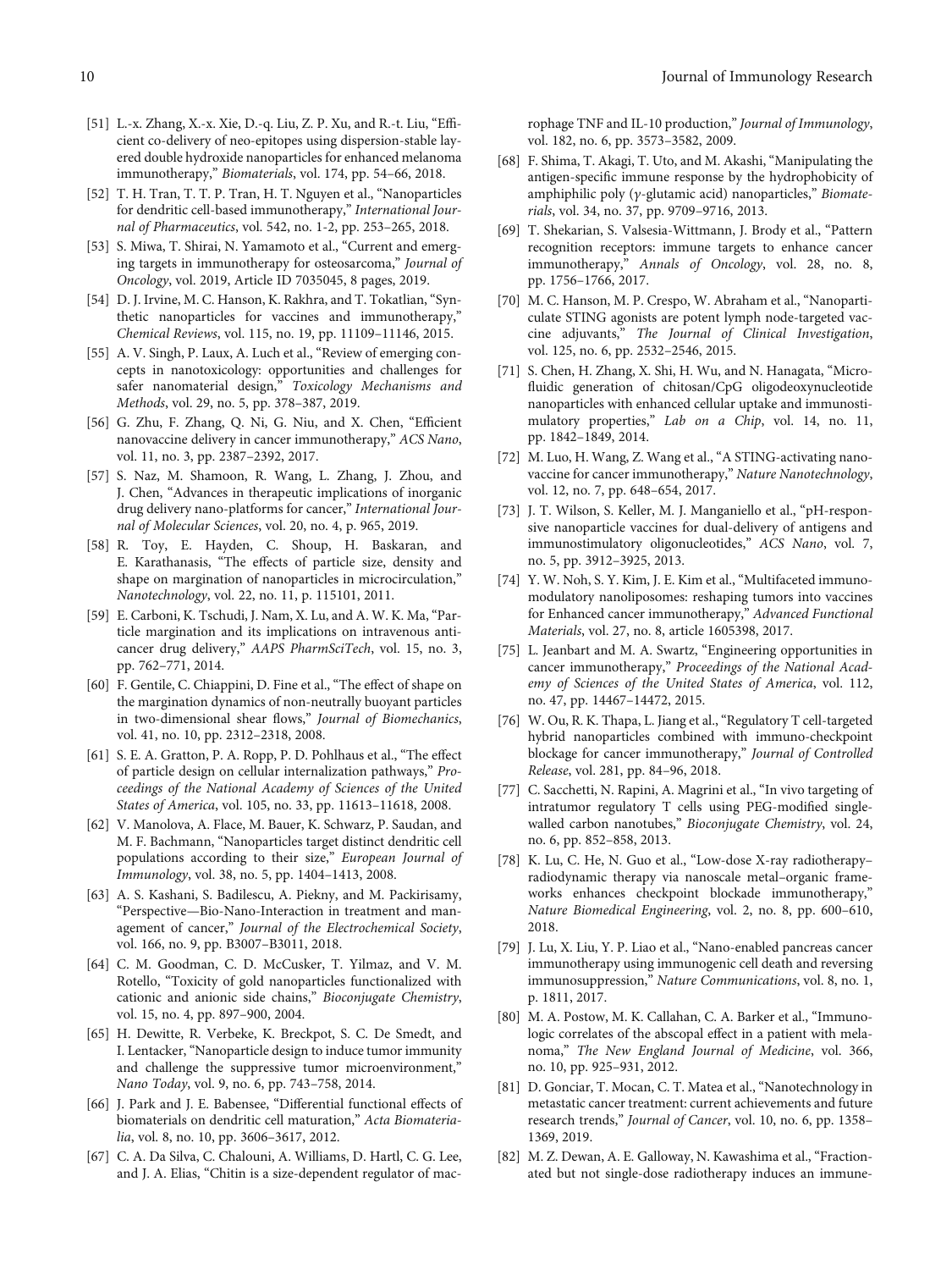<span id="page-10-0"></span>mediated abscopal effect when combined with anti–CTLA-4 antibody," Clinical Cancer Research, vol. 15, no. 17, pp. 5379–5388, 2009.

- [83] S. Wilhelm, A. J. Tavares, Q. Dai et al., "Analysis of nanoparticle delivery to tumours," Nature Reviews Materials, vol. 1, no. 5, article 16014, 2016.
- [84] W. T. Phillips, A. Bao, A. J. Brenner, and B. A. Goins, "Imageguided interventional therapy for cancer with radiotherapeutic nanoparticles," Advanced Drug Delivery Reviews, vol. 76, pp. 39–59, 2014.
- [85] M. Ahmed, L. Solbiati, C. L. Brace et al., "Image-Guided Tumor Ablation: Standardization of Terminology and Reporting Criteria—A 10-Year Update," Journal of Vascular and Interventional Radiology, vol. 25, no. 11, pp. 1691– 1705.e4, 2014.
- [86] D.-H. Kim, "Image-guided Cancer nanomedicine," Journal of Imaging, vol. 4, no. 1, p. 18, 2018.
- [87] D. Ling, N. Lee, and T. Hyeon, "Chemical synthesis and assembly of uniformly sized iron oxide nanoparticles for medical applications," Accounts of Chemical Research, vol. 48, no. 5, pp. 1276–1285, 2015.
- [88] R. Grifantini, M. Taranta, L. Gherardini et al., "Magnetically driven drug delivery systems improving targeted immunotherapy for colon-rectal cancer," Journal of Controlled Release, vol. 280, pp. 76–86, 2018.
- [89] W. Park, S. Cho, X. Huang, A. C. Larson, and D. H. Kim, "Branched gold nanoparticle coating of clostridium novyi-NT spores for CT-guided intratumoral injection," Small, vol. 13, no. 5, article 1602722, 2017.
- [90] L. van Hooren, L. C. Sandin, I. Moskalev et al., "Local checkpoint inhibition of CTLA-4 as a monotherapy or in combination with anti-PD1 prevents the growth of murine bladder cancer," European Journal of Immunology, vol. 47, no. 2, pp. 385–393, 2017.
- [91] M. F. Fransen, T. C. van der Sluis, F. Ossendorp, R. Arens, and C. J. M. Melief, "Controlled local delivery of CTLA-4 blocking antibody induces CD8+ T-cell-dependent tumor eradication and decreases risk of toxic side effects," Clinical Cancer Research, vol. 19, no. 19, pp. 5381–5389, 2013.
- [92] J. Weiden, J. Tel, and C. G. Figdor, "Synthetic immune niches for cancer immunotherapy," Nature Reviews Immunology, vol. 18, no. 3, pp. 212–219, 2018.
- [93] L. C. Sandin, A. Orlova, E. Gustafsson et al., "Locally delivered CD40 agonist antibody accumulates in secondary lymphoid organs and eradicates experimental disseminated bladder cancer," Cancer Immunology Research, vol. 2, no. 1, pp. 80–90, 2014.
- [94] N. Pardi, M. J. Hogan, F. W. Porter, and D. Weissman, "mRNA vaccines—a new era in vaccinology," Nature Reviews Drug Discovery, vol. 17, no. 4, pp. 261–279, 2018.
- [95] M. A. Oberli, A. M. Reichmuth, J. R. Dorkin et al., "Lipid nanoparticle assisted mRNA delivery for potent cancer immunotherapy," Nano Letters, vol. 17, no. 3, pp. 1326– 1335, 2017.
- [96] R. Kuai, W. Yuan, S. Son et al., "Elimination of established tumors with nanodisc-based combination chemoimmunotherapy," Science Advances, vol. 4, no. 4, article eaao1736, 2018.
- [97] Y. Min, K. C. Roche, S. Tian et al., "Antigen-capturing nanoparticles improve the abscopal effect and cancer immu-

notherapy," Nature Nanotechnology, vol. 12, no. 9, pp. 877– 882, 2017.

- [98] C. He, X. Duan, N. Guo et al., "Core-shell nanoscale coordination polymers combine chemotherapy and photodynamic therapy to potentiate checkpoint blockade cancer immunotherapy," Nature Communications, vol. 7, no. 1, article 12499, 2016.
- [99] K. Lu, C. He, N. Guo et al., "Chlorin-based nanoscale metal– organic framework systemically rejects colorectal cancers via synergistic photodynamic therapy and checkpoint blockade immunotherapy," Journal of the American Chemical Society, vol. 138, no. 38, pp. 12502–12510, 2016.
- [100] R. Meir, K. Shamalov, T. Sadan et al., "Fast image-guided stratification using anti-programmed death ligand 1 gold nanoparticles for cancer immunotherapy," ACS Nano, vol. 11, no. 11, pp. 11127–11134, 2017.
- [101] K. R. Rhodes and J. J. Green, "Nanoscale artificial antigen presenting cells for cancer immunotherapy," Molecular Immunology, vol. 98, pp. 13–18, 2018.